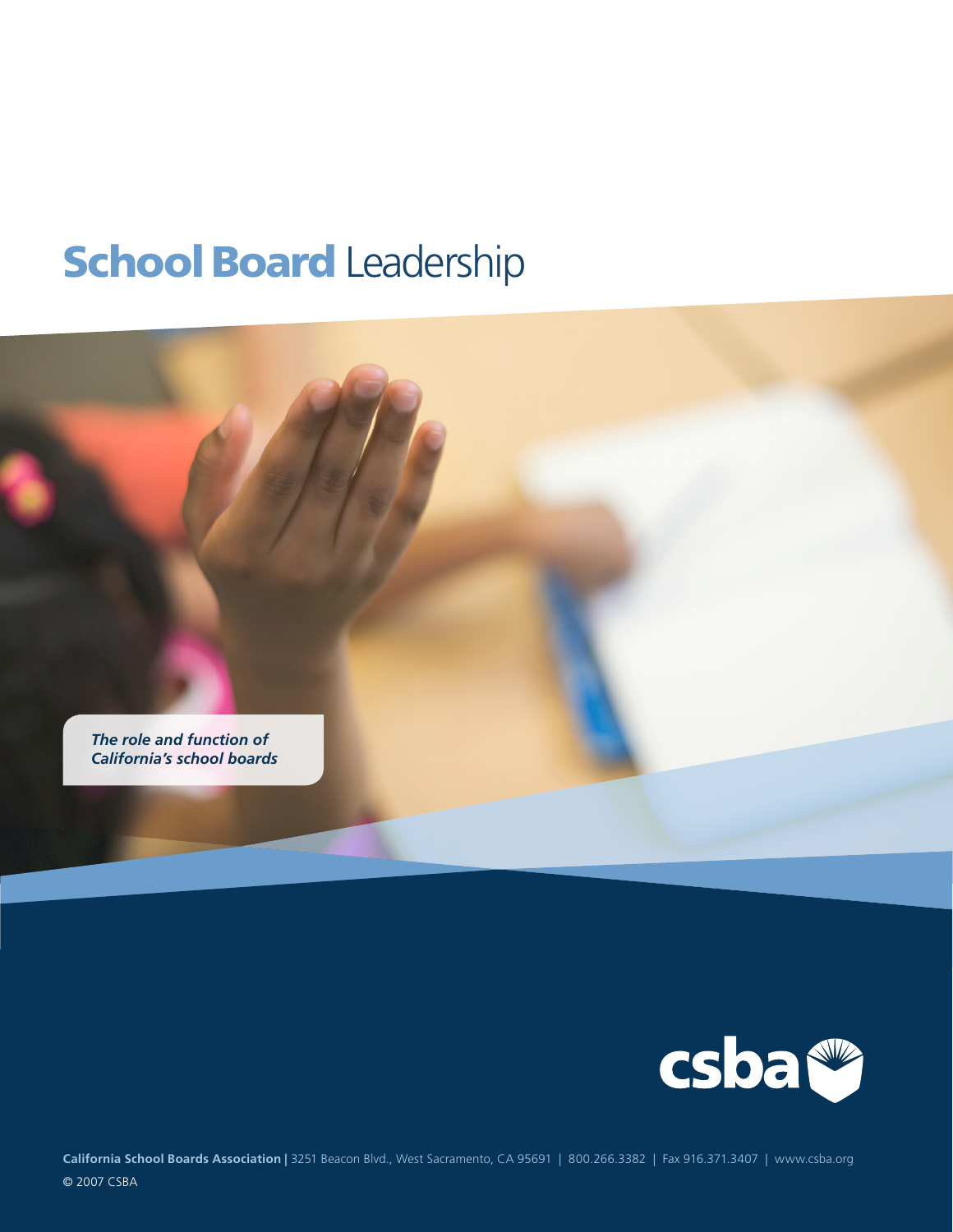## School Board **Leadership**

#### *The role and function of California's school boards*

*School Board Leadership* is provided as a public service by the California School Boards Association. It provides answers to frequently asked questions about school board service. In particular, it may assist those:

- › seeking a better understanding of school board members' responsibilities;
- $\rightarrow$  seeking a better understanding of how public schools are overseen by school boards acting on behalf of the public;
- $\rightarrow$  considering whom to encourage to run for the school board;
- $\rightarrow$  considering whom to vote for in a school board election; or
- › considering whether to run for the school board themselves.

#### Who are school board members?

School board members are locally elected public officials entrusted with governing a community's public schools.

#### Why do we have school boards?

Citizen oversight of local government is the cornerstone of democracy in the United States. It's the foundation that has lasted through the turbulent centuries since our nation came into being. In their book, *Time for Curriculum*, Henry Brickell and Regina Paul note that we use citizen control for "…cities, counties, states, regions, the nation. We use it for sewers, police, roads, firefighting, rivers, libraries, airplanes, prisons, forests, the military – every government function; all staffed by experts, without exception; and all governed by civilians."

It's appropriate, then, that we entrust the governance of our

schools to citizens elected by their communities to oversee both school districts and county offices of education. Today, nearly 100,000 citizens serve local communities throughout the nation as school board members, the largest category of elected public officials in the United States. School boards provide direction and oversight for the professionals who manage the day-to-day operations of the schools. They also provide accountability to the community.

#### What's unique about California's schools?

In California, the public schools serve more than 6 million students — a collective student body larger than the total population of many other states. Over 5,000 school board members govern the more than 1,000 school districts and county offices of education in our state. Ours is the largest public school system in the nation, with the most diverse student body. Approximately 40 percent of the state budget goes to support California's K-14 public schools.

California school districts vary widely, from isolated rural districts with fewer than 20 students to the largest urban district with over 700,000 students. There are "elementary districts" with grades kindergarten through 6 or 8, "high school districts" with grades 9 through 12 and "unified districts" with grades kindergarten through 12 — all overseen by local boards of education. California's county offices of education are governed by county boards of education.

The school districts and county offices of education for which board members are responsible are multi-million dollar enterprises. Often they are the largest employer in a community, have the largest transportation and food service operations, and have the greatest number of facilities to maintain.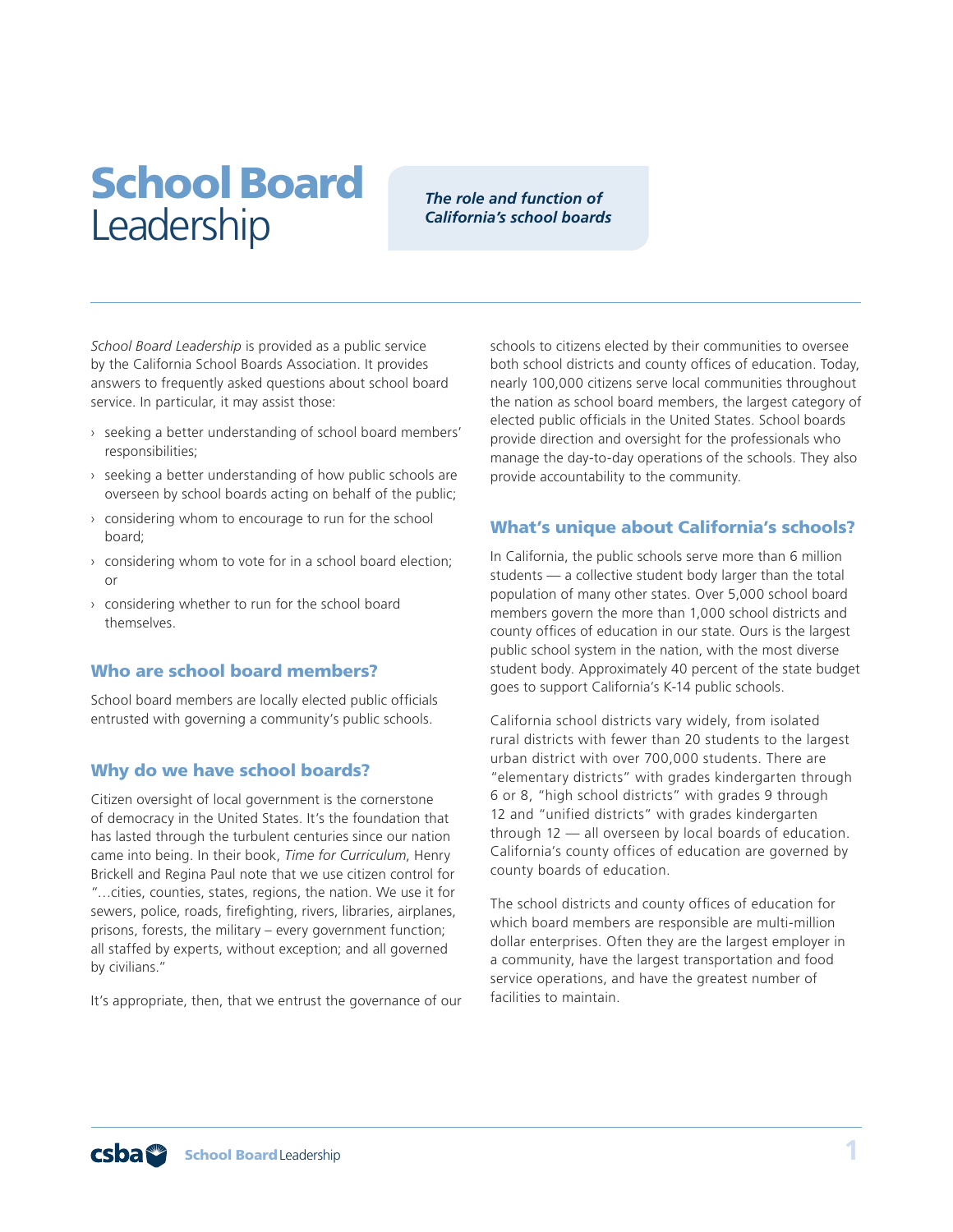## Serving as a school board member

#### What is the school board's role and what are its responsibilities?

It's easy to say that school boards "govern" their schools. But what does that mean in everyday practice? The role of the board is to be responsive to the values, beliefs and priorities of its community. The board fulfills this role by performing five major responsibilities:

#### 1. Setting the direction for the community's schools

Of all the responsibilities of governing boards, none is more central to the purpose of local governance than ensuring that a long-term vision is established for the school system. The vision reflects the consensus of the entire board, the superintendent and district staff, and the community as to what the students need in order to achieve their highest potential. The vision should set a clear direction for the school district, driving every aspect of the district's program.

#### 2. Establishing an effective and efficient structure for the school district

The board is responsible for establishing and maintaining an organizational structure that supports the district's vision and empowers the professional staff. Although the board doesn't implement policies or programs, the board is responsible for:

- employing the superintendent and setting policy for hiring other personnel;
- overseeing the development of and adopting policies;
- setting a direction for and adopting the curriculum;
- establishing budget priorities, adopting the budget and overseeing facilities issues; and
- providing direction for and adopting collective bargaining agreements.

#### 3. Providing support

Through its behavior and actions, the board has a responsibility to support the superintendent and staff as they carry out the direction of the board. This involves:

- › acting with a professional demeanor that models the district's beliefs and vision;
- making decisions and providing resources that support mutually agreed upon priorities and goals;
- upholding district policies the board has approved;
- ensuring a positive personnel climate exists; and
- being knowledgeable enough about district efforts to explain them to the public.

#### 4. Ensuring accountability to the public

As community representatives, the board is accountable to the public for the performance of the community's schools. The board establishes systems and processes to monitor results, evaluates the school system's progress toward accomplishing the district's vision and communicates that progress to the local community. In order to ensure personnel, program and fiscal accountability, the board is responsible for:

- evaluating the superintendent and setting policy for the evaluation of other personnel;
- › monitoring, reviewing and revising policies;
- › serving as a judicial and appeals body;
- › monitoring student achievement and program effectiveness and requiring program changes as indicated;
- monitoring and adjusting district finances;
- monitoring the collective bargaining process; and
- evaluating its own effectiveness through board selfevaluation.

#### 5. Acting as community leaders

The board has a responsibility to involve the community in appropriate, meaningful ways and to communicate clear information to the community about district policies, educational programs, fiscal condition and progress on goals. As the only locally elected officials chosen solely to represent the interests of schoolchildren, board members also have a responsibility to speak out on behalf of those children. Board members are advocates for students, the districts' educational programs and public education. They build support within their communities and at the state and national levels.

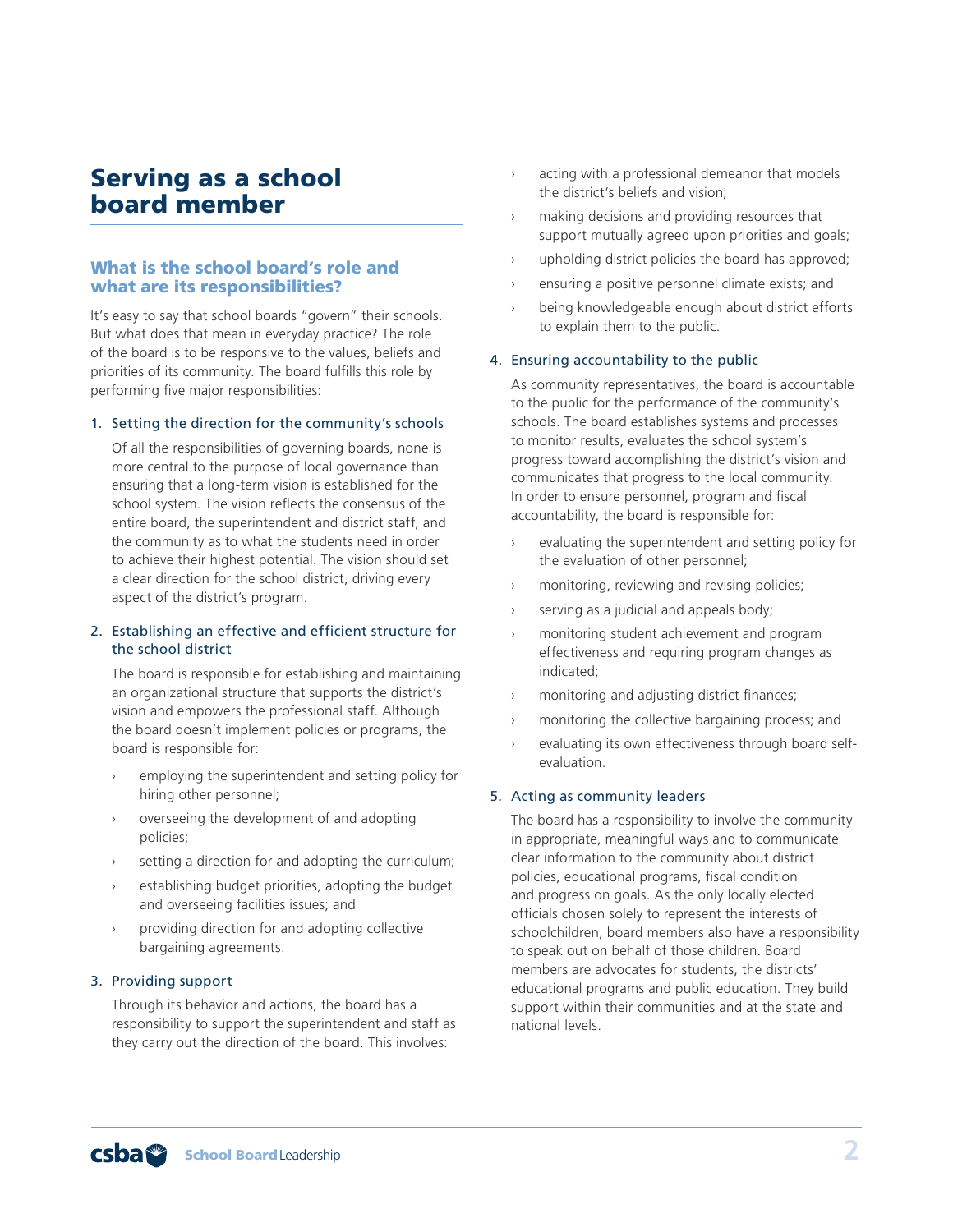These five responsibilities represent the functions that are so fundamental to a school system's accountability to the public that, in our democratic society, they can only be performed by an elected governing body. Authority for these roles is granted to the board as a whole. Therefore, board members fulfill these roles by working together as a governance team with the superintendent to make decisions that will best serve all the students in the community.

The California School Boards Association offers a variety of resources that provide further information about these critical roles.

#### What makes an effective school board member?

How board members perform their critical representational role is as important as the role itself. Board members' relationships with each other, with the superintendent and other staff, and with the public have a profound impact on a board's effectiveness. These boardsmanship skills affect the board's ability to come to consensus about the direction of the school system, advocate with credibility and establish a positive climate that encourages the best from staff.

While there is no ideal model of a board member, and while each serves with a unique style, background and perspective, there are some basic characteristics which effective board members have in common. Many of these qualities are acquired through experience and all are important to consider. Fundamental principles of effective governance are reflected in a series of Professional Governance Standards developed with input from board members and superintendents throughout California. Following adoption by the California School Boards Association's Delegate Assembly, the standards have been adopted locally by hundreds of district and county boards across the state. These standards recognize that to be an effective trustee, an individual board member:

- $\rightarrow$  keeps learning and achievement for all students as the primary focus;
- › values, supports and advocates for public education;
- › recognizes and respects differences of perspective and style on the board and among staff, students, parents and the community;
- $\rightarrow$  acts with dignity, and understands the implications of demeanor and behavior;
- › keeps confidential matters confidential;
- › participates in professional development and commits the time and energy necessary to be an informed and effective leader;
- › understands the distinctions between board and staff roles, and refrains from performing management functions that are the responsibility of the superintendent and staff; and
- › understands that authority rests with the board as a whole and not with individuals.

Furthermore, working with the superintendent as a "governance team," the board must have a unity of purpose and must:

- $\rightarrow$  keep the district focused on learning and achievement for all students;
- › communicate a common vision;
- › operate openly, with trust and integrity;
- › govern in a dignified and professional manner, treating everyone with civility and respect;
- › govern within board-adopted policies and procedures;
- › take collective responsibility for the board's performance;
- › periodically evaluate its own effectiveness; and
- $\rightarrow$  ensure opportunities for the diverse range of views in the community to inform board deliberations.

It is vitally important that voters pay attention to the citizens they select to oversee their schools — the lay governing board members to whom they entrust their children and their tax dollars. It is equally important that school board candidates understand the depth of commitment required to effectively fulfill the school board role.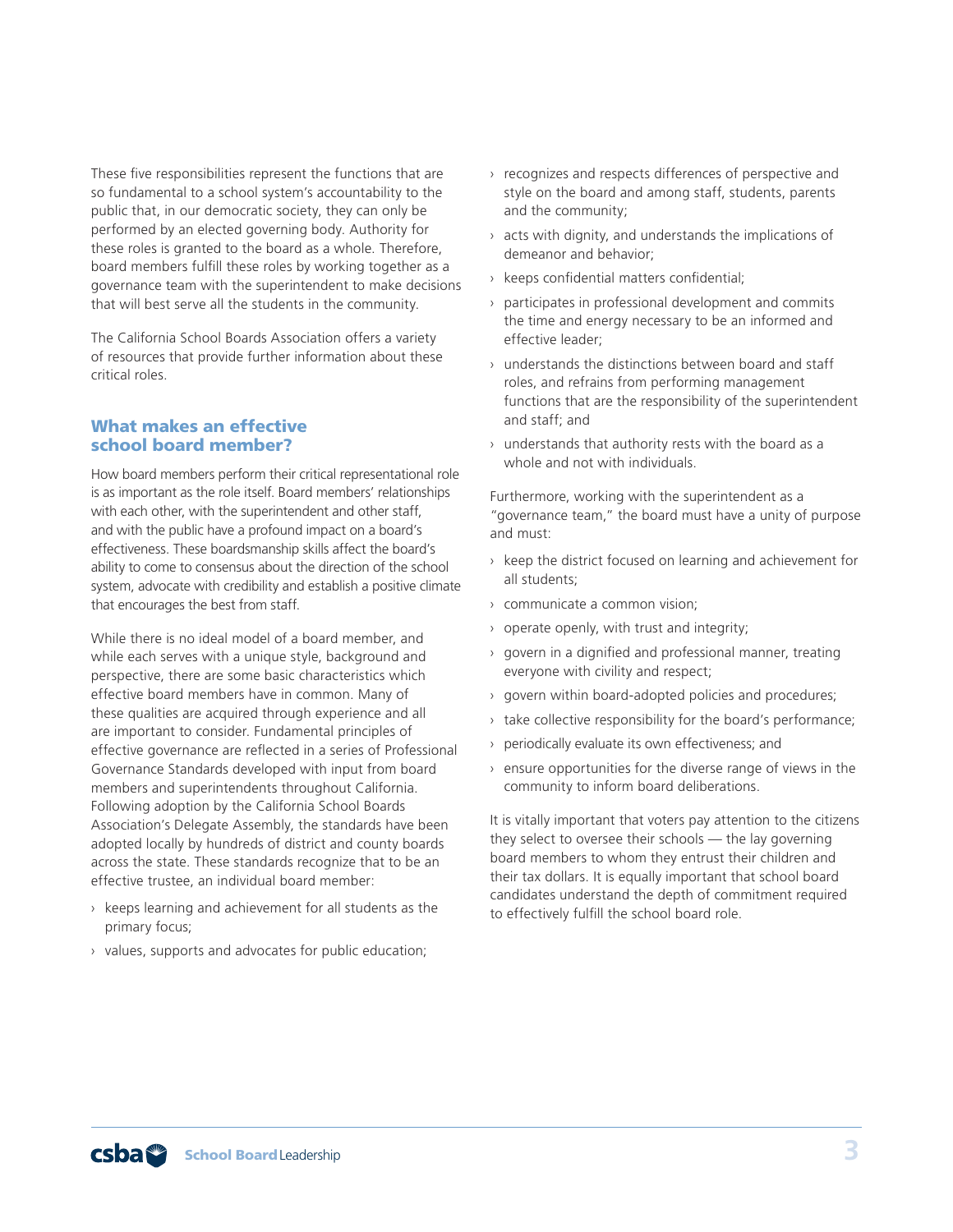## Becoming a school board member

#### How does someone become a school board member?

The vast majority of California school board members are locally elected. In a few cases, county board members are appointed by the county board of supervisors.

When a vacancy occurs on a board, the remaining members of the school board may order an election or appoint a board member to serve until the next regularly scheduled election in accordance with law. If the vacancy occurs within four months of the end of the board member's term, the board does not fill the vacancy.

#### Who is eligible to serve on a school board?

School boards are nonpartisan. Candidates for boards are not required to belong to a political party. In California, you may be elected or appointed to a governing board of a school district if you are:

- › 18 years of age or older;
- › a citizen of the state;
- › a resident of the school district;
- › a registered voter; and
- $\rightarrow$  not disqualified by the constitution or laws of the state from holding a civil office.

An employee of a school district may not be sworn into office as an elected or appointed member of that school district's governing board unless and until he or she resigns as an employee. If the employee does not resign, the employment automatically terminates upon being sworn into office.

Any registered voter is eligible to be a member of the county board of education except the county superintendent of schools, any member of his or her staff, or any employee of a school district in that county.

#### How many people serve on a school board?

Boards consist of three, five or seven members.

#### How long are school board terms?

School board members serve for terms of four years. Terms are usually staggered so there will be openings every two years.

#### When are elections held?

Most elections are held in November. Some are held in conjunction with general elections in even-numbered years, others are in odd-numbered years. The best way to find out the date of the next school board election is to call the office of the superintendent of the local school district or county office of education.

#### Are board members elected "at large" or by trustee area?

The three most common formats for electing board members are as follows:

- $\rightarrow$  At large: Board members can live anywhere in the district and are elected by all the voters in the district.
- › Trustee area: Board members have specific geographic trustee areas in which they must live and are elected only by the residents of that area.
- › Trustee area at large: Board members must live in particular geographic areas but are elected "at large" by all the voters in the district.

#### How does someone become a candidate for school board?

Candidates must fill out a "declaration of candidacy" form. In most cases, this must be picked up and filed at the county elections office. In a few counties, it's possible to get forms at local school district administration offices. According to the state Elections Code, declaration of candidacy forms must be filed during a period extending from 113 days to 88 days before the election is to be held. For November elections, candidate filing takes place for several weeks during the summer.